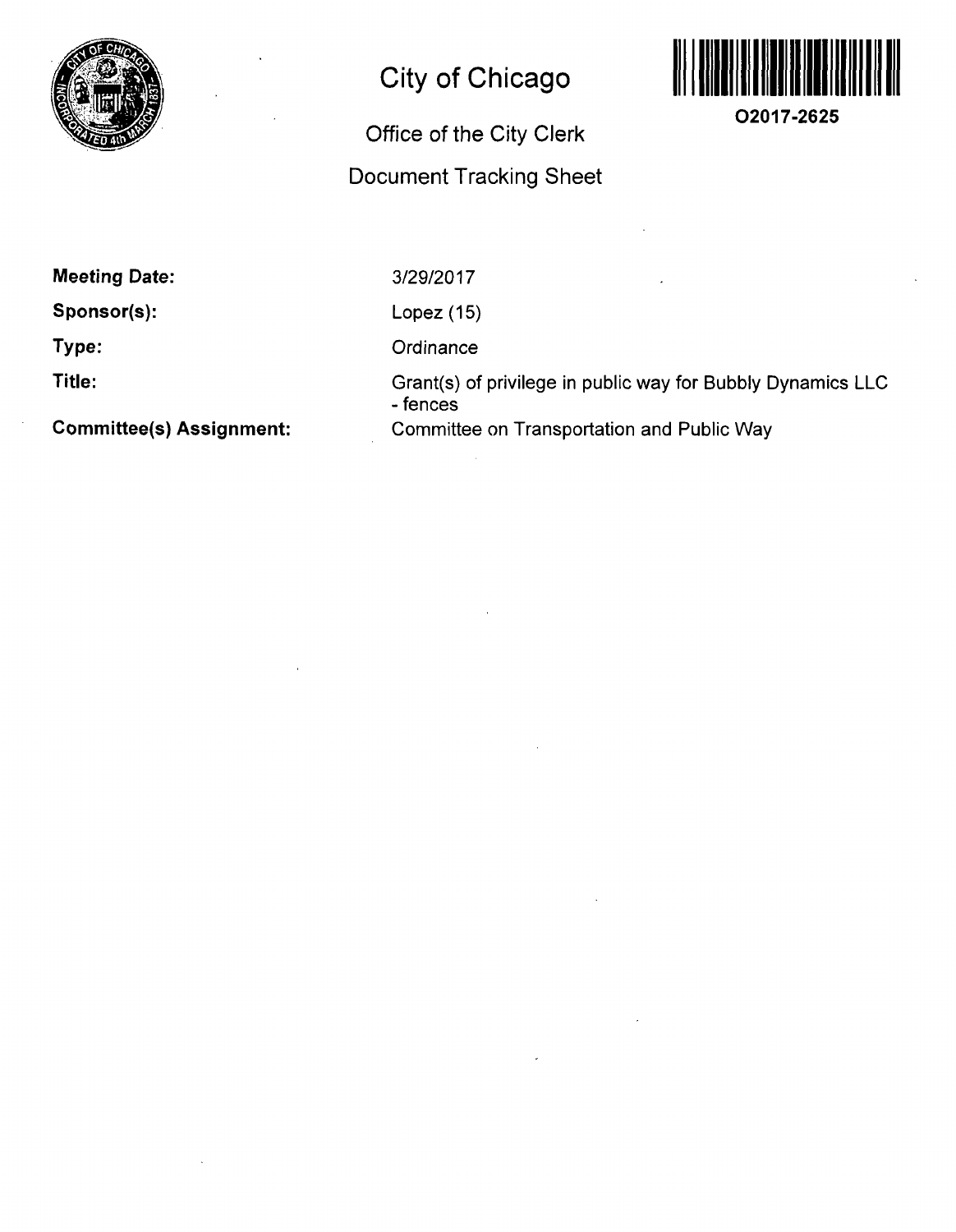**ORDINANCE** BUBBLY DYNAMICS, LLC Acct, No. 343021 - 2 Permit No. 1126094

Be It Ordained by the City Council of the City of Chicago:

SECTION 1. Permission and authority are hereby given and granted to BUBBLY DYNAMICS, LLC, upon the terms and subject to the conditions of this ordinance to construct, install, maintain and use two (2) Fence(s) on the public right-of-way adjacent to its premises known as 1400 W. 46th St..

Said Fence(s) at S. Loomis Street (Southend) measure(s):

One (1) at thirty-three (33) feet in length and eight (8) feet in height. Said fencing with gates shall be used to eliminate nuisance and safety issues.

Said Fence(s) at S.Loomis Street (Northend) measure(s):

One (1) at forty (40) feet in length and eight (8) feet in height. Said fencing with gates shall be used to eliminate nuisance and safety issues..

The location of said privilege shall be as shown on prints kept on file with the Department of Business Affairs and Consumer Protection and the Office of the City Clerk.

Said privilege shall be constructed in accordance with plans and specifications approved by the Department of Transportation (Division of Project Development).

This grant of privilege in the public way shall be subject to the provisions of Section 10-28-015 and all other required provisions of the Municipal Code of Chicago.

The grantee shall pay to the City of Chicago as compensation for the privilege #1126094 herein granted the sum of eight hundred (\$800.00) per annum in advance.

A 25% penalty will be added for payments received after due date.

The permit holder agrees to hold the City of Chicago harmless for any damage, relocation or replacement costs associated with damage, relocation or removal of private property caused by the City performing work in the public way.

Authority herein given and granted for a period of five (5) years from and after Date of Passage

Alderman Raymond A. Lopez 15th War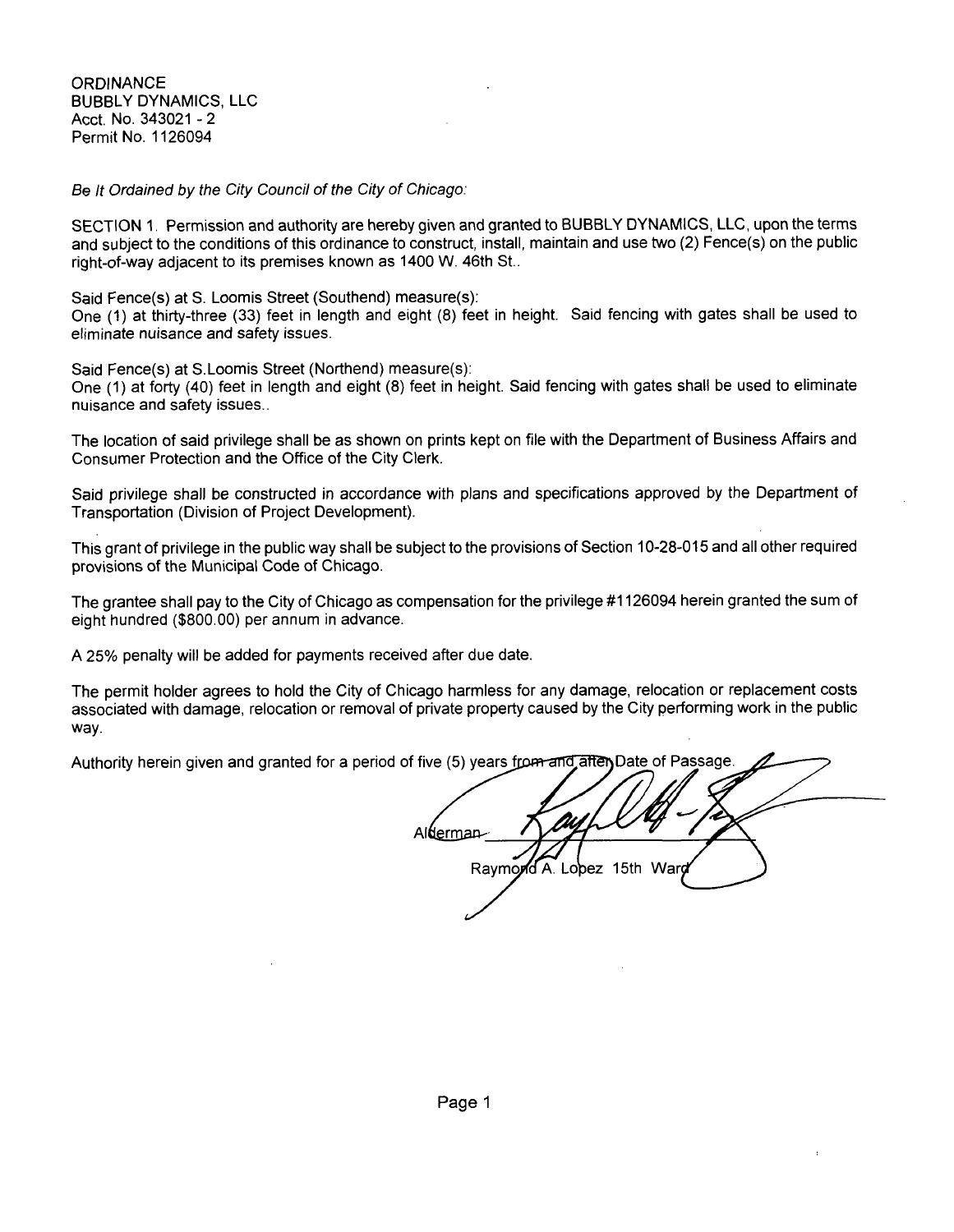

S Loomis St between  $45$ <sup>th</sup> &  $46$ <sup>th</sup> Streets - view to south from  $45$ <sup>th</sup> St



S Loomis St between  $45^{th}$  &  $46^{th}$  Streets - view to north from  $46^{th}$  St